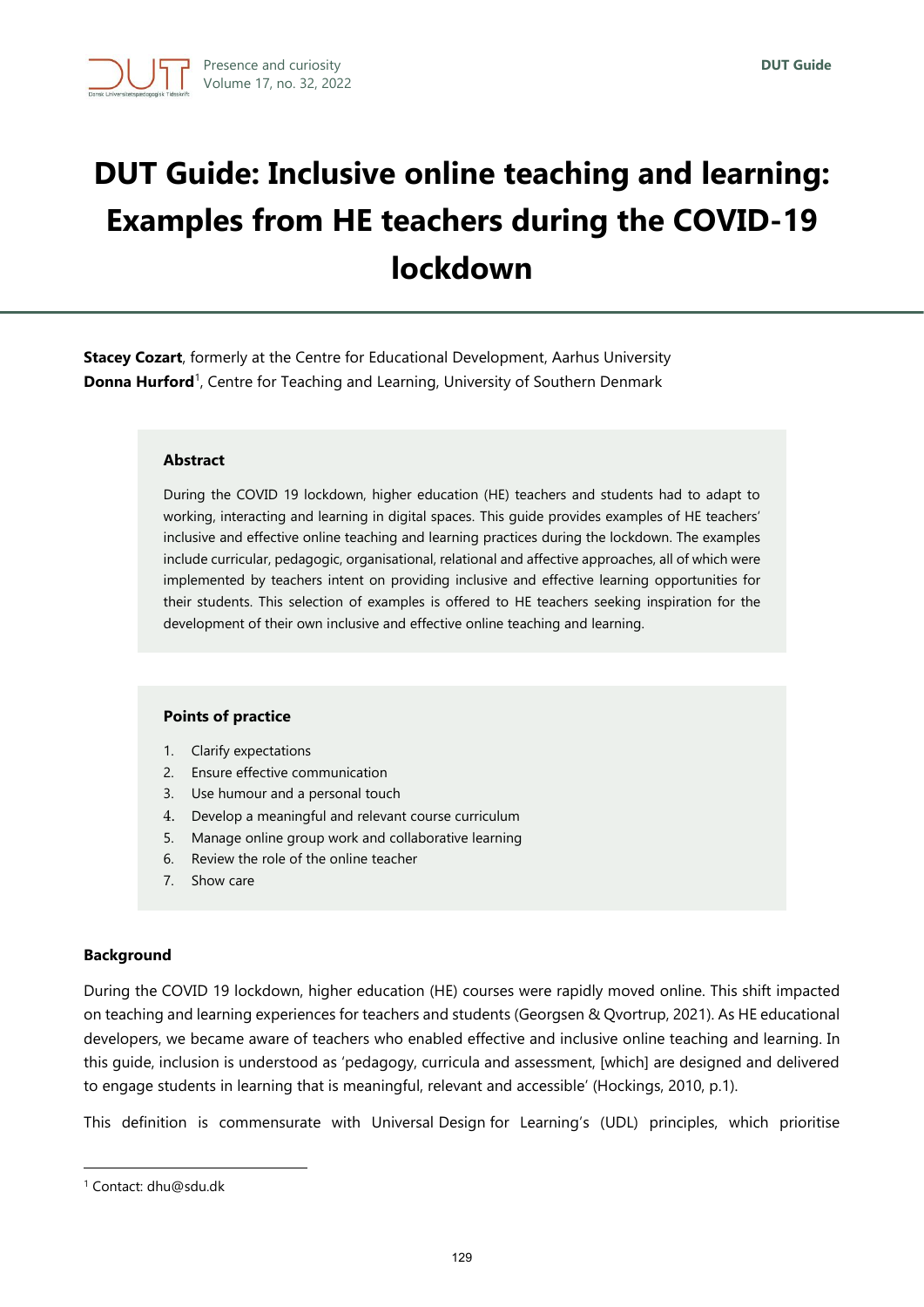

overcoming barriers to learning (Rose, 2001). A UDL-designed course diversifies course content, design and delivery and affirms there are multiple ways to learn (Merry, 2021). Although UDL originally prioritised accessible course design and assistive technology for students with physical or neurodiverse learning needs, UDL-designed courses were soon recognised as beneficial for all students (Burgstahler, 2021) and were of particular value during the lockdown (Costelloe & Reale, 2021).

While there were teachers and students who experienced an impoverished pedagogic relationship during the lockdown (Tarc, 2020), there were those who saw 'an opportunity to build inclusive digital spaces from the ground up' (Harris et al., 2020, p.12605). As illustrated in the tips below, this 'ground up' approach to online teaching and learning was often enabled by the teachers' immutable commitment to an inclusive teaching philosophy. The shift to online teaching and learning challenged learners globally, especially those with no or limited digital access (Broom, 2020). However, even when digital access and study time were limited, one positive outcome of having access to flipped and asynchronous learning resources was that students could manage their learning and revisit teacher explanations and expositions (Georgsen & Qvortrup, 2021; Harris et al., 2020).

In this guide we share inclusive, online teaching and learning practises, developed and implemented by 20 teachers who recognised there are many ways to learn, thereby exemplifying UDL principles. These teachers taught in different faculties at two Danish universities during the COVID 19 lockdown. The teachers' capacity to focus on students as learners rather than on their own capabilities as teachers signalled their professional development as HE teachers through 'Phase 1 Emphasis on teaching' to 'Phase 2 Emphasis on learning' (Kugel, 1993, p.316). It is apparent from these teachers' online practises that through their creative and informed use of digital tools and platforms they actively engaged and included students as learners.

The teachers shared this guide's tips with us through informal interviews and gave permission for us to disseminate their practices through publications. Whilst these teachers were not knowingly applying UDL principles, the examples illustrate how their open-minded approaches to diversification facilitated effective and inclusive online teaching and learning. This selection of examples is offered as inspiration for inclusive and effective online teaching and learning.

# **Tip 1: Clarify expectations**

Teachers and students come to any new course with their own expectations of the course and their respective roles and responsibilities. When it is an online course there's another layer of expectations around online protocol (Easton, 2003).

Teachers who are familiar with online technology's interactive opportunities are in a better position to plan effective and inclusive online teaching and learning (Georgsen & Qvortrup, 2021; Harris et al., 2020). One teacher clarified their expectations for online interaction and guided students on how to use the digital tools including 'raise your hand function' to signal wanting to contribute, and the chat function for asking questions during an exposition. Another teacher signalled the value they attributed to peer interaction by inviting student groups to meet in Zoom breakout rooms during online classes to discuss the next task. The students appreciated these scheduled opportunities to meet, discuss and clarify their understanding of tasks with their peers, as they would have done in face-toface situations. By keeping online channels open, students had a variety of ways to check in, ask questions and clarify what they were expected to do and learn (Harris et al., 2020).

The next example was specifically implemented to support international students; however, these approaches to onboarding new students could be universally applied to student cohorts. When redesigning a programme as an online iteration for international students from very different cultural backgrounds, the programme facilitator recognised how vital it was to clarify expectations from the outset (Killick & Foster, 2021). They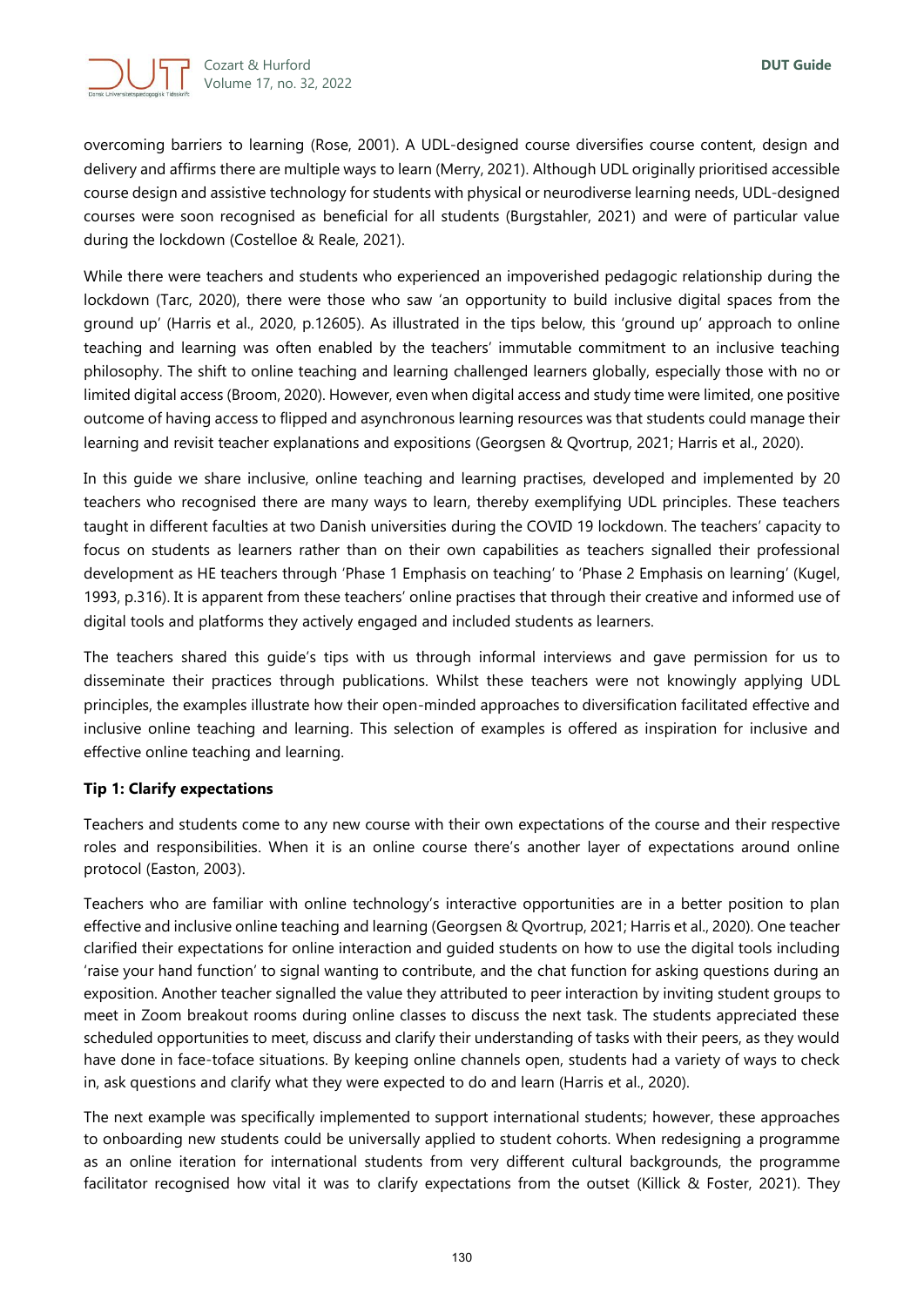

developed a pre-sessional communication strategy and changed their previously one-way dissemination of practical information about the programme to an interactive approach, using a variety of social media platforms. In addition, the programme facilitator scheduled online Q & A sessions during the programme, providing an informal space for students to ask disciplinary and practical queries, with the online platform's chat function providing another Q & A forum.

# **Tip 2: Ensure effective communication**

Effective communication was generally interpreted by the teachers as facilitating two-way interaction, making use of the possibilities afforded by online communication channels (Easton, 2013). There were recurrent examples of keeping the chat function open during classes to encourage interaction. Students, including students who were reluctant to speak out in class, posted questions on the chat or emailed their queries to their teacher after class. It was noted how the name labelling in Zoom/MS Teams made it easier to use students' names, a feature which personalised interaction and helped identify the international exchange students, who may need further explanations. One teacher deliberately addressed students by their names, something they said they would not have done in a face-to-face class. By applying this forthright approach, they signalled to the students that they were noticed and included in class interactions. Another teacher maintained a meta dialogue with their students about the adjustments they were making to facilitate learner access, such as increasing text size, speaking more slowly when presenting, using breakout rooms more frequently and checking in with the students: 'Did this exercise work well? Is 15 minutes enough?'

As recommended when planning online teaching, many of the teachers replaced teaching curricular content with more time for group and in-class discussions, and peer feedback (Tarc, 2020; Persky & Pollack, 2010). Teachers recognised the need to provide a safe space for informal interaction, with one protecting the last 15 minutes of every online class for queries and discussion. One shared their PPT slides via an alternative platform and prioritised the Zoom screen for visual exchange between them and their students. Another teacher described how they reiterated the importance of the course's online learning activities by contributing their own concluding comments on the students' blog discussions. In another course, when tasked with sharing anonymous peer feedback, students enjoyed the novelty and interactivity afforded by the Annotate tool in Zoom. These examples highlight the significance of course delivery and teachers' readiness to adopt alternative modes of online communication.

# **Tip 3: Use humour and a personal touch**

HE teachers have been found to use humour 'i) to facilitate student learning and ii) to engage students' attention in the classroom' (Bakar & Kumar, 2019, p.22). In addition, when teachers incorporate humour into online classes it can provide 'mental breaks' from the cognitive concentration required by online learning (Schatz & LoSchiavo, 2006, no page). A common thread through these examples is how teachers reset the teacher-student boundaries by encouraging more informality and by role-modelling acceptable informal interaction. One teacher shared how they deliberately set the tone during the synchronous sessions, seeking to keep the students engaged by staying positive and energetic throughout. In an attempt to maintain student engagement and pace the same teacher, aided by the participant list and name labels provided by Zoom, directed their questions at specific students. Students have been found to better prepare and to be more mentally ready when they expect to be asked a question (Dallimore et al., 2004). This preparedness may well have set these students at ease as they appreciated being noticed by their teacher and engaged in the exchange.

Many teachers sought digital opportunities to develop humourous and personalised interactions. Teachers who laughed at their own digital faux pas – like forgetting to unmute – allowed themselves to be the butt of the joke and fostered a 'we're in this together' environment. Building online relationships and developing trust was a priority for those teachers who encouraged more informal student interaction like posting emojis to show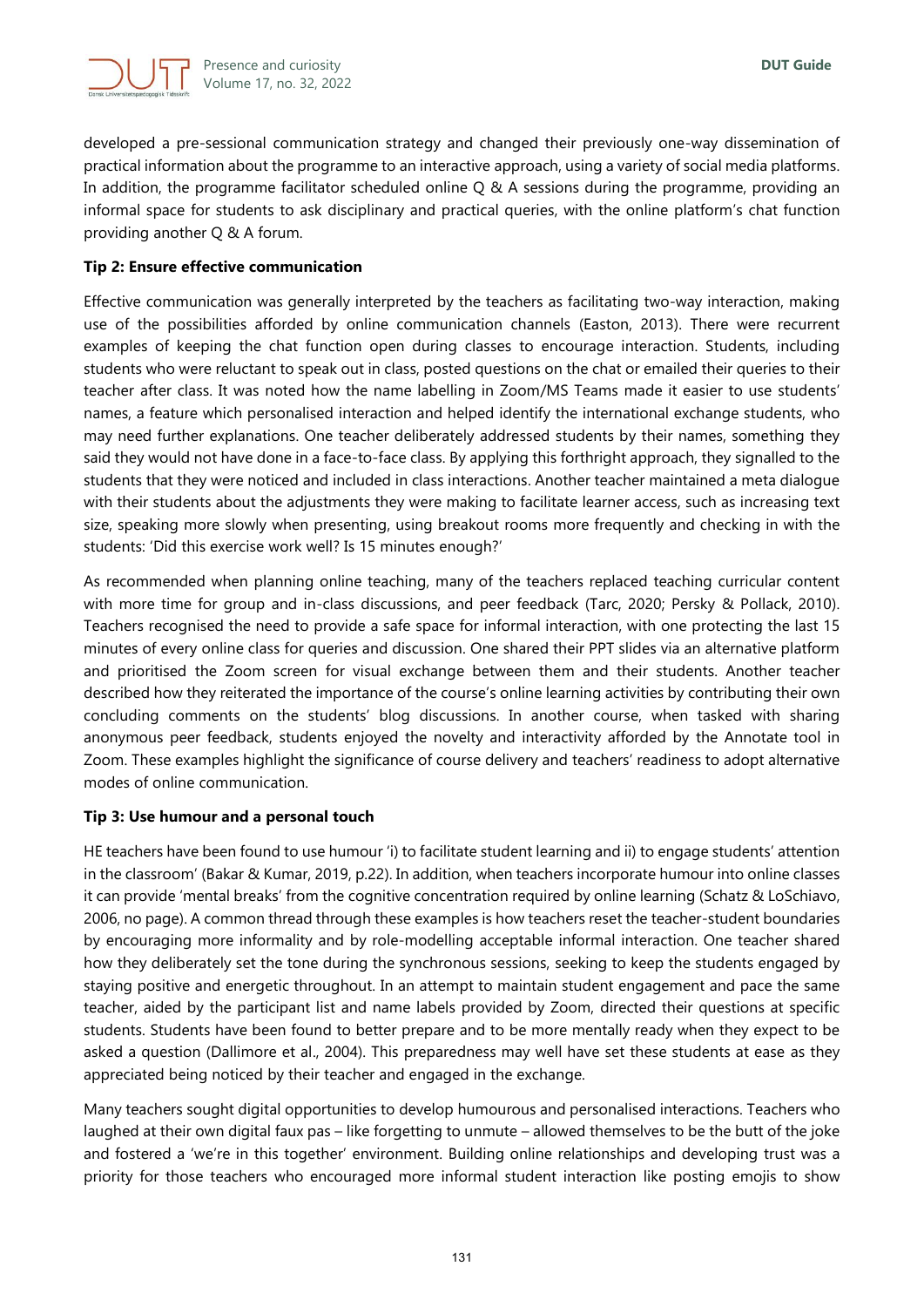

reactions to questions and answers and inviting playful behaviour in the plenum. Another designed practical learning activities which required the students to use what they had in their kitchens to illustrate their explanations and presentations. These personal touches extended beyond curriculum to fostering wellbeing, a significant need for many students especially during the lockdown (Georgsen & Qvortrup, 2021).

# **Tip 4: Develop a meaningful and relevant course curriculum**

Course curricula are broadly predefined by course descriptions but the universal pandemic provided some courses with relevant opportunities to apply learning to the then-current situation. A teacher for a Public Health course capitalised on the opportunity provided by the pandemic and designed a relevant learning activity for their class. Not only did this adaptation of the curriculum provide the students with a meaningful and relevant learning focus, it enabled the diverse student cohort to draw on their own national and cultural experiences and understandings (Harden & Laidlaw, 2013). In this way the students' reflections and knowledge provided valuable comparative and international learning resources and encouraged the students to see themselves and each other as critical curricular contributors. This inclusive approach is significantly different to learning situations where international students feel their knowledge is deficient because of their novice status in the local or national culture (Killick & Foster, 2021).

Teachers who designed and hosted curricular podcasts on course topics involved students in the process including interviewing guests. This alternative way to make curricular content available led to students feeling more connected with their teachers and peers. One of the teachers thought the students were put at ease listening to the presenters' informal and welcoming tone.

Another teacher, after reflecting on the advantages and disadvantages of having cameras on or off during online classes, identified a curricular opportunity. The teacher's reflections on the use of cameras during teaching sessions deftly fitted in a session they were teaching about Foucault and surveillance. As all the students and the teacher had their own experiences and views on whether students could be expected to have their cameras on during an online class, they held a class discussion on the online classroom as a panopticon and the unease associated with possibly being watched. See Tip 6: Role of the teacher for more on the use of cameras in online classes.

# **Tip 5: Manage online group work and collaborative learning**

When planning online group work and collaborative learning, the teacher is tasked with designing an appropriate learning activity, organising the groups and selecting appropriate digital tools and online platform (Harris et al., 2020). Integrating group work into taught classes provides learners with opportunities to apply their learning and negotiate meaning with their peers; it also provides cognitive breaks from passive participation and is well documented as an effective mode of active learning (Godz et al., 2020; Brame & Biel, 2015).

Teachers found they could exploit features of digital platforms which facilitated the organisation of diverse groups, such as randomly allocating students to groups and selecting and moving students between groups. This approach enabled teachers to re-allocate students before opening up the groups. One teacher took the opportunity to match an international student with a group they knew would be inclusive and another teacher ensured groups included a mix of international and home students. Without this direction by the teacher, students tend to form homogeneous groups, which can isolate students, such as international students who do not fit the norm (Killick & Foster, 2021).

Teachers mentioned how in order to keep students engaged they directed online group work more than when organising face to face group work. This direction included chunking tasks, requiring group members to take responsibility for specific tasks, scheduling specific deadlines for clear outcomes, including 10-minute breaks to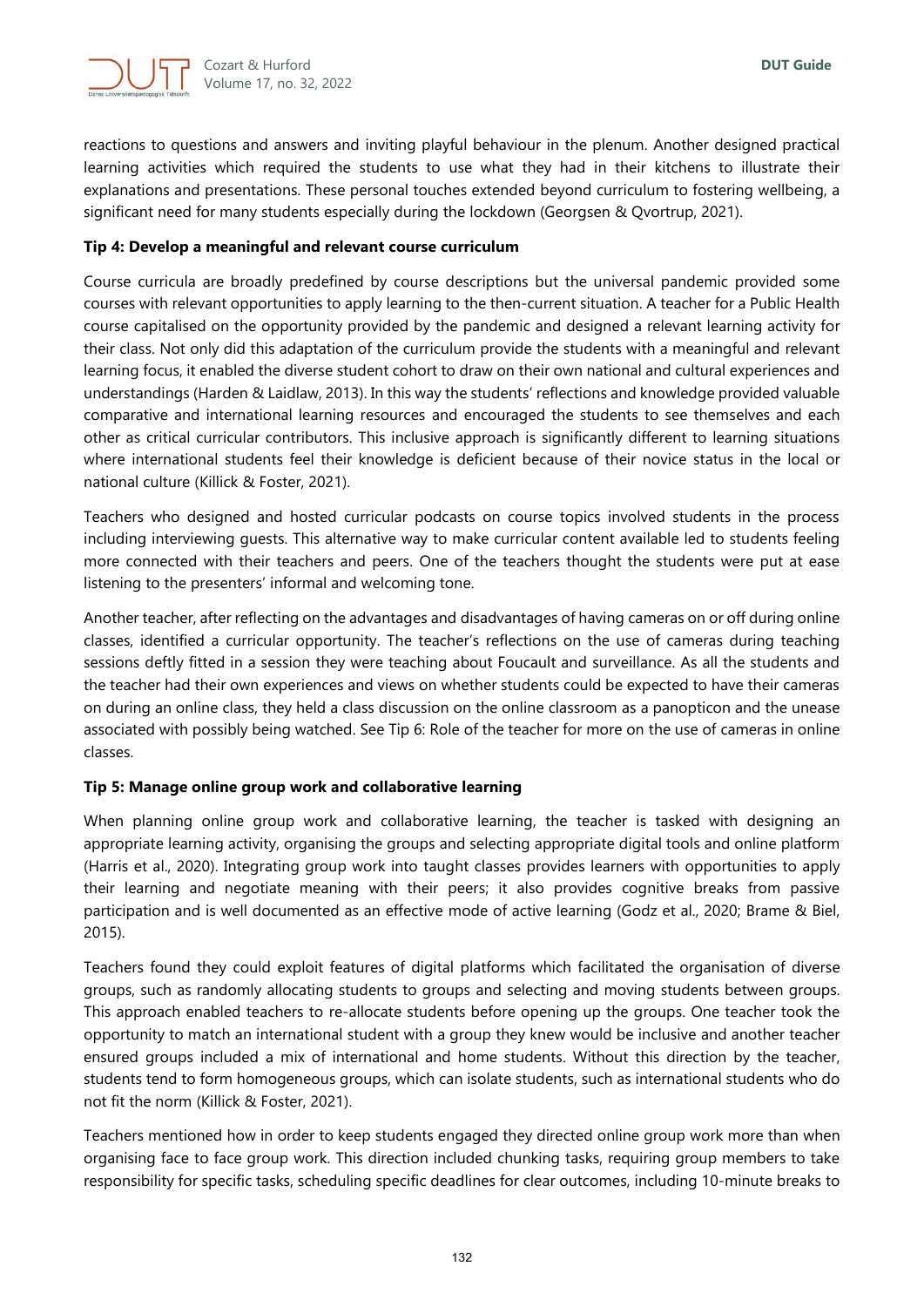

allow group and class discussions to extend. Students were re-assured and felt safe posting anonymously via a range of digital interfaces, including Padlet, PollEverywhere and e-Whiteboards. By referring to the online classroom as a laboratory where they tested digital tools, the teacher encouraged students to take risks and trial new technology. Teachers found they facilitated more peer-to-peer activities than before the lockdown and they designed activites which required students to provide peer feedback via blogs and file sharing platforms.

Alongside this tendency to direct online group work more than face-to-face group work, teachers also recognised the motivational significance of student autonomy (Ryan & Deci, 2000). One teacher encouraged their students to select their preferred presentation mode, such as the e-Whiteboard, screensharing or simply talking. Leaders of a study programme listened to student feedback and switched the programme's e-learning site and online platform to one which suited them better. Teachers who designed and hosted a curricular podcast involved students in the production and interviewing process. Inspired by this and relevant findings, they are planning to develop more student partnership and audio contributions by students (Bolliger & Armier, 2013).

# **Tip 6: Review the role of the online teacher**

Through their reflective re-interpretations of their role as online teachers (Hodges & Fowler, 2020), the teachers demonstrated their awareness of the students' learning and personal needs (Kugel, 1993). There were examples of teachers experiencing 'cognitive dissonance and resultant professional growth' (Easton, 2003, p.103), including those who reviewed their former attitudes about what it means to be an inclusive teacher. One spoke about their re-evaluation of what it means to be an inclusive teacher, and how they now acknowledged how personality traits like introversion can affect student participation.

Although initially some teachers found it disconcerting when students kept their cameras turned off, there were shifts in teacher expectations. For example, one shared how they changed their perception of their role to that of a radio host who would not expect to see their audience. Others shared how screen presence affected roles and perceptions of roles. A teacher commented on how the Greenlandic students in their class found the teacher's screen presence less intimidating than their physical presence in a face-to-face class. This teacher thought the small gallery of participant faces on Zoom helped equalize the power differential between the teacher and students.

The move to online teaching taxed even those teachers who adapted their teaching to accommodate the new normal and maintain their inclusive pedagogies. Among those who missed the opportunity to circulate round a class and interact spontaneously with the students, one adopted a personal online approach. They visited student groups in their breakout rooms and engaged in 1-to-1 conversations asking students how they were, and shared how they had noticed a student absence. The students appreciated this personal touch and absence rates reduced.

# **Tip 7: Show care**

It is argued that we are predisposed to care for others (Gilbert et al., 2017) and these seven tips include many examples of compassionate teaching and learning. Here we share teacher and student behaviour which specifically fosters inclusive and caring learning environments. Many teachers showed care by making themselves available for informal and formal interactions, such as sharing an online coffee time at the start of a class, staying visible and online at the start of a break so students could easily ask questions, hosting weekly online drop-in meetings for students to share queries and to get reassurance from their teachers about their studies. There were also examples of sensitivity to human needs, such as including more breaks during online classes to prevent screen fatigue, and encouraging students to join in with their gymnastics' routines at the start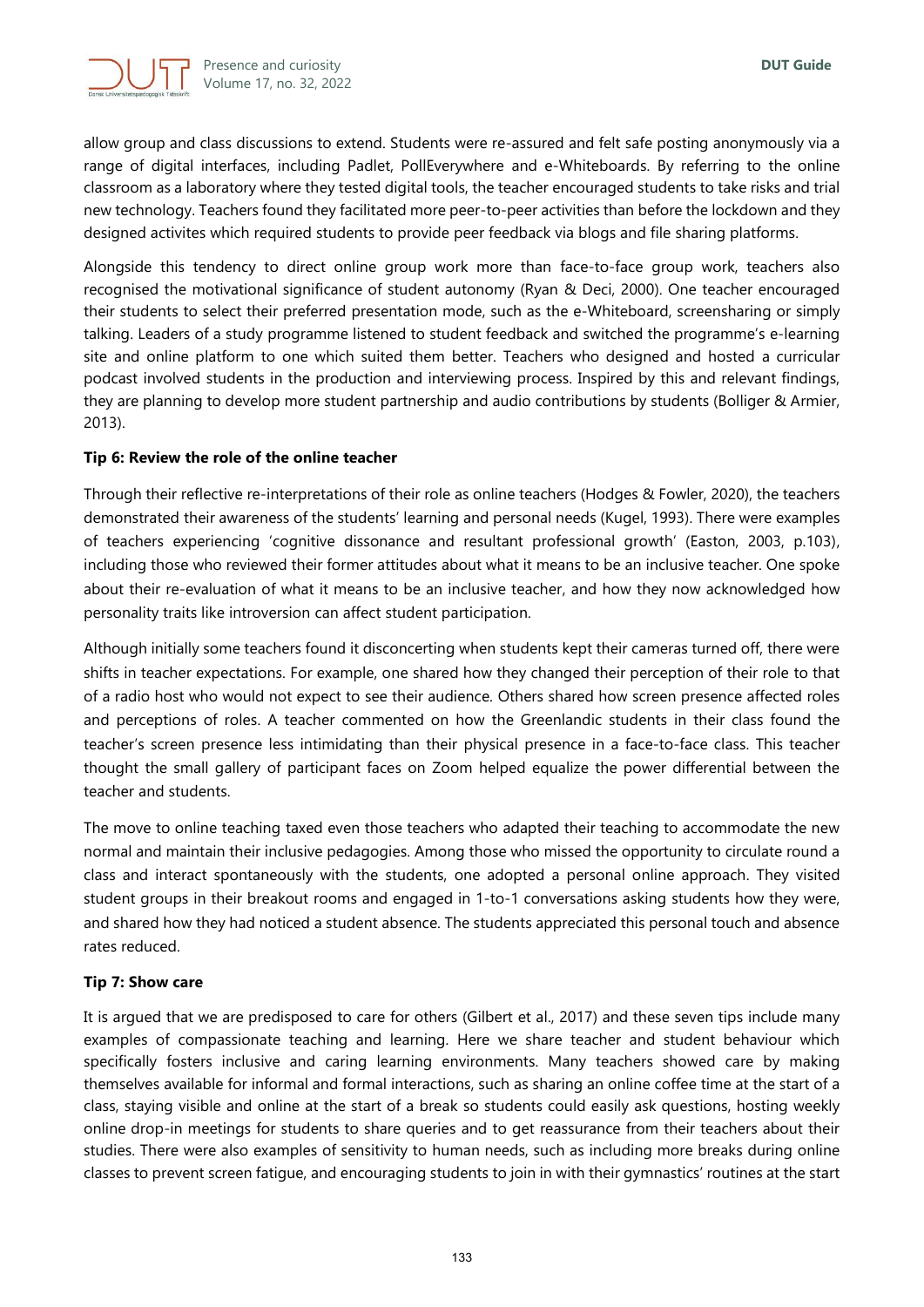

of the class. The teacher thought this helped students feel more at ease in the digital space as well as encouraging them to prioritise their health and wellbeing with physical exercise. And another had a vase of fresh flowers visible during each class, sharing something natural and beautiful.

Aside from these teacher actions, teachers encouraged students to care for each other through peer interaction in class and informally. One provided a breakout room space and discussion starter questions such as 'What was your main take-away from today's texts?' to help scaffold interaction. Students were also observed sharing unsolicited care, helping each other out with tasks and sharing advice on digital tools.

# **Conclusion**

The COVID-19 lockdown had, and in many places continues to have, a global impact on individuals' ways of life. Those engaged with teaching and learning in HE, be they teachers, students or the many diverse support staff, had to adapt to what became the new normal. In so doing, there were HE teachers who, alongside managing the impact on their personal, academic and professional lives, successfully practised inclusive teaching pedagogies and prioritised students as learners. Through their informed and often creative adoption of digital tools and platforms, these teachers overcame barriers to online and isolated learning and helped create safe, inclusive and accessible learning environments. In addition, there were examples of curricular creativity and responsiveness to serendipitous opportunities, which led to relevant and meaningful learning activities, and innovative resources.

If we are faced with another lockdown, what can HE learn from teacher and student experiences and ensure we are prepared for online teaching and learning which is inclusive and effective? Reflecting on the teachers' narratives and examples and in addition to the seven tips for teachers discussed above, there are also important aspects of the institutional environments which could scaffold inclusive online teaching, such as:

- 1. Enable HE teachers' professional development so they are confident they have the competencies and expertise to put the 'emphasis on learning' and not just teaching (Kugel, 1993).
- 2. Develop all teachers' digital literacy. Provide UDL-inspired courses, resources and consultancy on how to make effective and inclusive use of digital tools and platforms in their teaching.
- 3. Entrust educational developers in collaboration with students and teachers to co-develop pedagogic and wellbeing principles and practices which prioritise inclusive and effective teaching.

# **Tribute to Stacey Cozart**

It is with great sadness I share with you that Stacey Cozart, the co-author of this guide, died in February 2022. Stacey consistently demonstrated her commitment to inclusive, quality education throughout her work as an educational developer at Aarhus University, in her leadership of the DUN SIG 'Teaching and Learning in the International Classroom' and through her involvement with international projects, includin[g EQUiiP.](https://equiip.eu/) Stacey has left much to inspire ways to develop effective and inclusive teaching and learning in HE.

# **Acknowledgement**

We are grateful to the teachers who openly shared their online teaching and learning practices and kindly gave us permission to share them with you in this guide.

# **References**

Brame, C.J. & Biel, R. (2015). Setting up and facilitating group work: Using cooperative learning groups effectively. Vanderbilt University Center for Teaching. [http://cft.vanderbilt.edu/guides-sub-pages/setting-up-](http://cft.vanderbilt.edu/guides-sub-pages/setting-up-and-facilitating-group-work-using-cooperative-learning-groups-effectively/)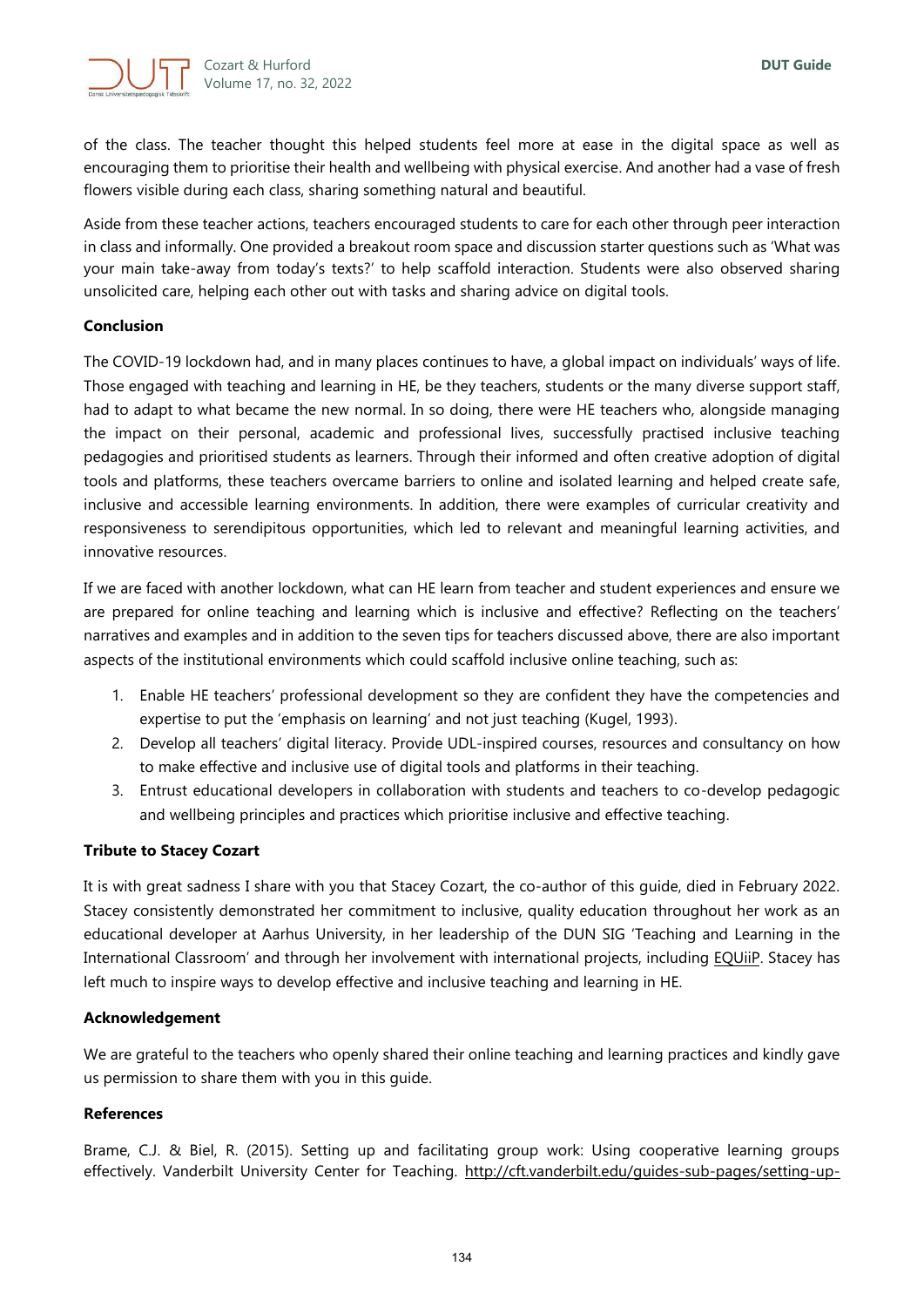

#### [and-facilitating-group-work-using-cooperative-learning-groups-effectively/](http://cft.vanderbilt.edu/guides-sub-pages/setting-up-and-facilitating-group-work-using-cooperative-learning-groups-effectively/)

Bakar, F. & Kumar, V. (2019). The use of humour in teaching and learning in higher education classrooms: Lecturers' perspectives. Journal of English for Academic Purposes, 40, 15-25

Bolliger D.U. & Armier D.D. (2013). Active learning in the online environment: The integration of studentgenerated audio files. Active Learning in Higher Education. 14(3), 201-211

Broom, D. (2020, April 22). Coronavirus has exposed the digital divide like never before. World Economic Forum. [https://www.weforum.org/agenda/2020/04/coronavirus-covid-19-pandemic-digital-divide-internet-data](https://www.weforum.org/agenda/2020/04/coronavirus-covid-19-pandemic-digital-divide-internet-data-broadband-mobbile/)[broadband-mobbile/](https://www.weforum.org/agenda/2020/04/coronavirus-covid-19-pandemic-digital-divide-internet-data-broadband-mobbile/)

Burgstahler, S. (2021). Universal Design in Education: Principles and Applications, Disabilities, Opportunities, Internetworking, and Technology. [https://www.washington.edu/doit/universal-design-education-principles](https://www.washington.edu/doit/universal-design-education-principles-and-applications)[and-applications](https://www.washington.edu/doit/universal-design-education-principles-and-applications)

Costelloe, L. & Reale, J. (2021). No Walls, No Limits? Universal Design for Learning in the new landscape of Higher Education in Keane, M., McAvinia, C. & O'Sullivan, I., (ed)., Emerging Issues IV: Changing Times, Changing Context, EDIN, [https://www.edin.ie/?page\\_id=537](https://www.edin.ie/?page_id=537)

Dallimore, E. J., Hertenstein, J. H. & Platt, M. B. (2004). Classroom participation and discussion effectiveness: student-generated strategies. Communication Education, 53(1), 103–115

Easton, S. (2003). Clarifying the Instructor's Role in Online Distance Learning, Communication Education, 52(2), 87-105

Georgsen, M. (red.), Qvortrup, A. (red.), Gundersen, P. B. & Jørnø, R. L. V. (2021). Erfaringer og oplevelser med online undervisning på 9 videregående ud-dannelsesinstitutioner i foråret 2020. <https://www.ucn.dk/Files/Billeder/ucn/Forskning/COVID%2019%20undervisning%20samlet%20rapport.pdf>

Gilbert, T., Doolan, M., Beka, S., Spencer, N., Crotta, M. & Davari, S. (2018). Compassion on university degree programmes at a UK university The neuroscience of effective group work. Journal of Research in Innovative Teaching & Learning, 11(1), 4-21

Godsk, M., Kristiansen, B. & Møller, K.L. (2021). Digital læringsteknologis potentiale for studerendes engagement. Pædagogisk Indblik Nr 12,

[https://dpu.au.dk/fileadmin/edu/Paedagogisk\\_Indblik/Digital\\_laeringsteknolgi\\_studerendes\\_engagement/12\\_-](https://dpu.au.dk/fileadmin/edu/Paedagogisk_Indblik/Digital_laeringsteknolgi_studerendes_engagement/12_-_Digital_laeringsteknologis_potentiale_for_studerendes_engagement_-_23-06-2021.pdf) [\\_Digital\\_laeringsteknologis\\_potentiale\\_for\\_studerendes\\_engagement\\_-\\_23-06-2021.pdf](https://dpu.au.dk/fileadmin/edu/Paedagogisk_Indblik/Digital_laeringsteknolgi_studerendes_engagement/12_-_Digital_laeringsteknologis_potentiale_for_studerendes_engagement_-_23-06-2021.pdf)

Harden, R. M. & Laidlaw, J. M. (2013). Be FAIR to students: four principles that lead to more effective learning. Medical Teacher, 35(1), 27-31

Harris, B.N., McCarthy, P.C.,Wright, A.W., Schutz, H., Boersma, K.S., Shepherd, S.L., Manning, L.A., Malisch, JL. & Ellington, R.M. (2020). From panic to pedagogy: Using online active learning to promote inclusive instruction in ecology and evolutionary biology courses and beyond. Academic Practice in Ecology and Evolution, 10, 12581– 12612.

Hockings, C. (2010). Inclusive teaching and learning in higher education: a synthesis of research. [https://www.advance-he.ac.uk/knowledge-hub/inclusive-learning-and-teaching-higher-education-synthesis](https://www.advance-he.ac.uk/knowledge-hub/inclusive-learning-and-teaching-higher-education-synthesis-research)[research](https://www.advance-he.ac.uk/knowledge-hub/inclusive-learning-and-teaching-higher-education-synthesis-research)

Hodges, C.B. & Fowler, D.J. (2020). The COVID-19 Crisis and Faculty Members in Higher Education: From Emergency Remote Teaching to BetterTeaching through Reflection. International Journal of Multidisciplinary Perspectives in Higher Education, 5(1), 118-122

Killick, D. & Foster, M. (2021). Learner relationships in global higher education. A critical pedagogy for a multicultural world. London: Routledge.